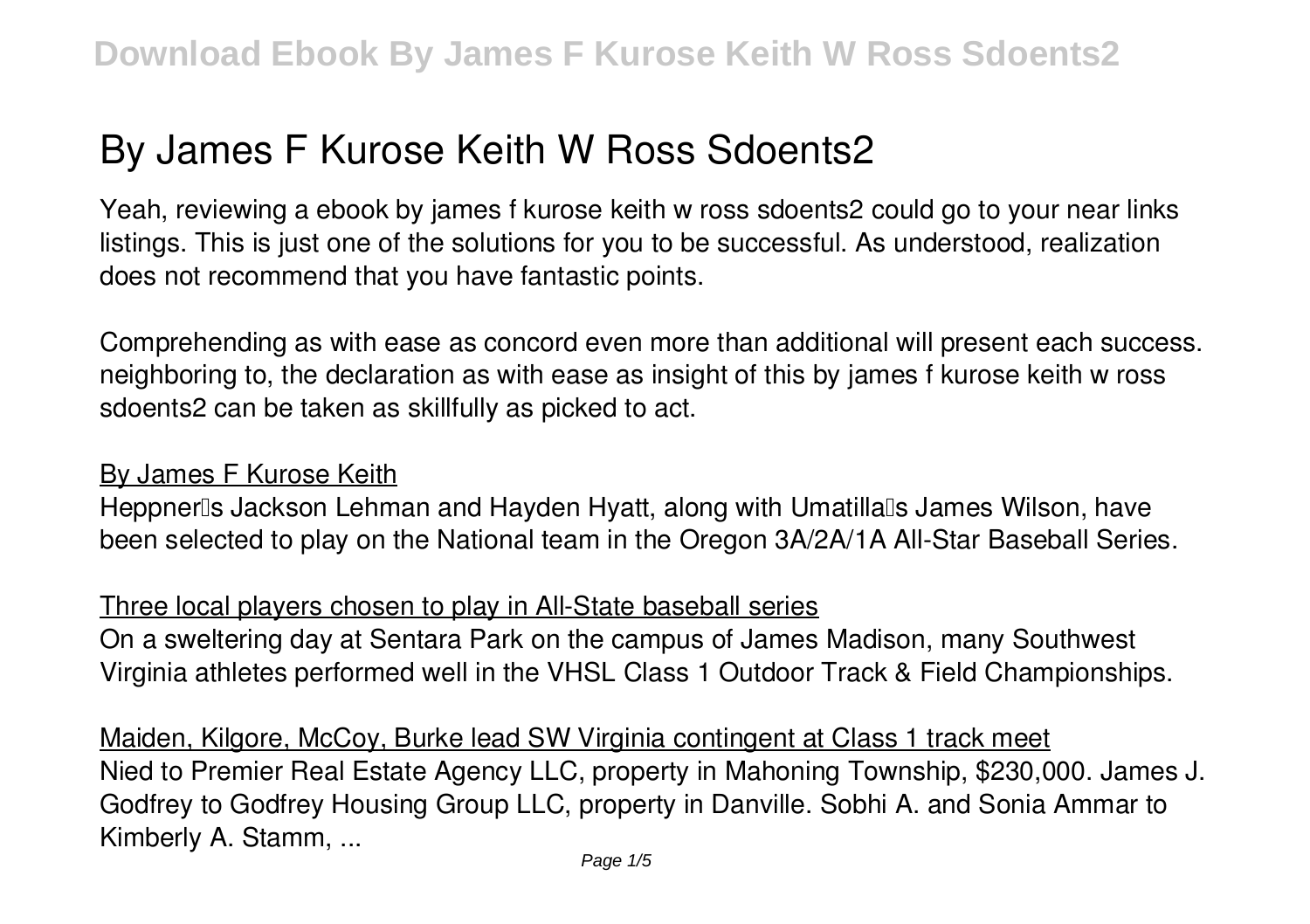## Property transfers

Izabella Marie Adair, Macy Rose Allen, Katelyn Rene Atwood, Haydan Lee Autry, Emily Patricia Baarsch, Lucas Alexander Bagenski, Andrew Jadon Baham, Aryana Nicole Baker, Dakota Annette Barron, Matteo ...

## Lebanon High School graduates 2021

Some of the transactions do not include a transfer price because no money was exchanged for the property. All deeds are recorded in the Berks County recorder of ...

# Berks County real estate transactions for June 13

Graduates The following Community College of Vermont students earned associate degrees: Jeffery Lee Arnold, Hannah L. Austin, Elias Edward Cronin, Jenna M. Dente, Mandy L. Dwinell, Phyllicia L.

## Community news

Shannon Ethridge of Carnesville, Georgia, drove to a \$1,500 victory on Sunday at Mountain View Raceway in the 20-lap Feature Race for the KMSA 4-Cylinders in the ...

# Ethridge takes KMSA cash at Mountain View Raceway

Michael Pena will star in 'Secret Headquarters'. The 45-year-old actor is set to feature with Owen Wilson in the family action flick that is being directed by Henry Joost and Ariel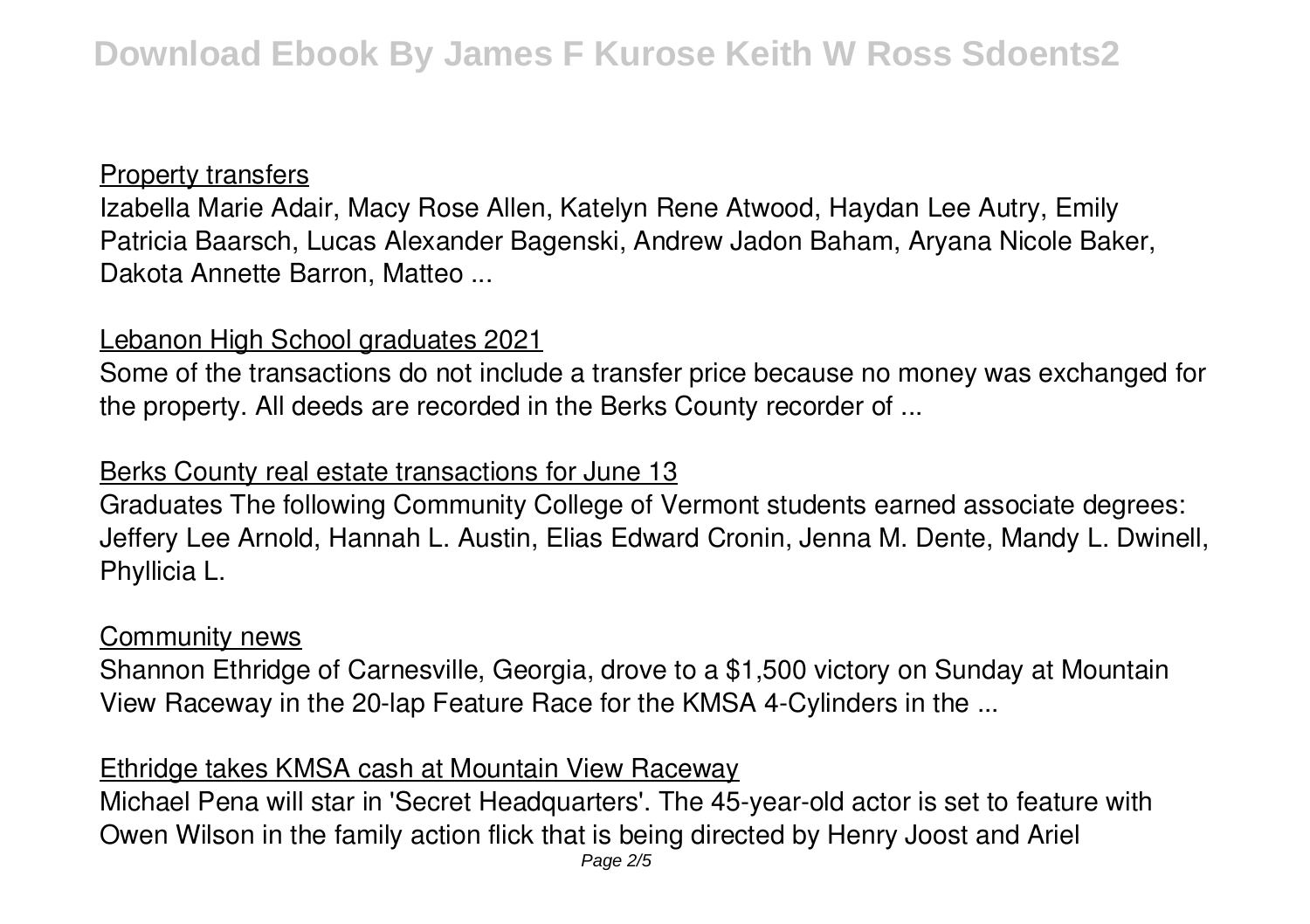Schulman. Michael ...

# Michael Pena to star in Secret Headquarters

East Tennessee State University has announced the names of students who attained a grade point average qualifying them for inclusion in the dean<sup>®</sup>s list for spring 2021. To receive this honor, ...

# ETSU announces spring dean<sup>[]</sup>s list

It is with deep regret that we inform you that on the evening of Tuesday, April 13, 2021, we lost our beloved mother and grandmother, Leonore Alexis Leonard, at home in Nadir. Leonore, also known ...

# Leonore Alexis Leonard

THERE have been two company liquidation notices in the Bayside (VIC) Local Government Area today and 28 for the past year.

Liquidations listed in the Bayside (VIC) council area, updated hourly for June 11 The classical singing contest crowns its winner from a shortlist of 16 international competitors. Plus: Paul Weller at the Barbican. Herells what to watch this evening ...

#### TV tonight: Singer of the World 2021 reaches its final Cocalico High school held its commencement June 8. The graduates are: Alexis Whitney Page 3/5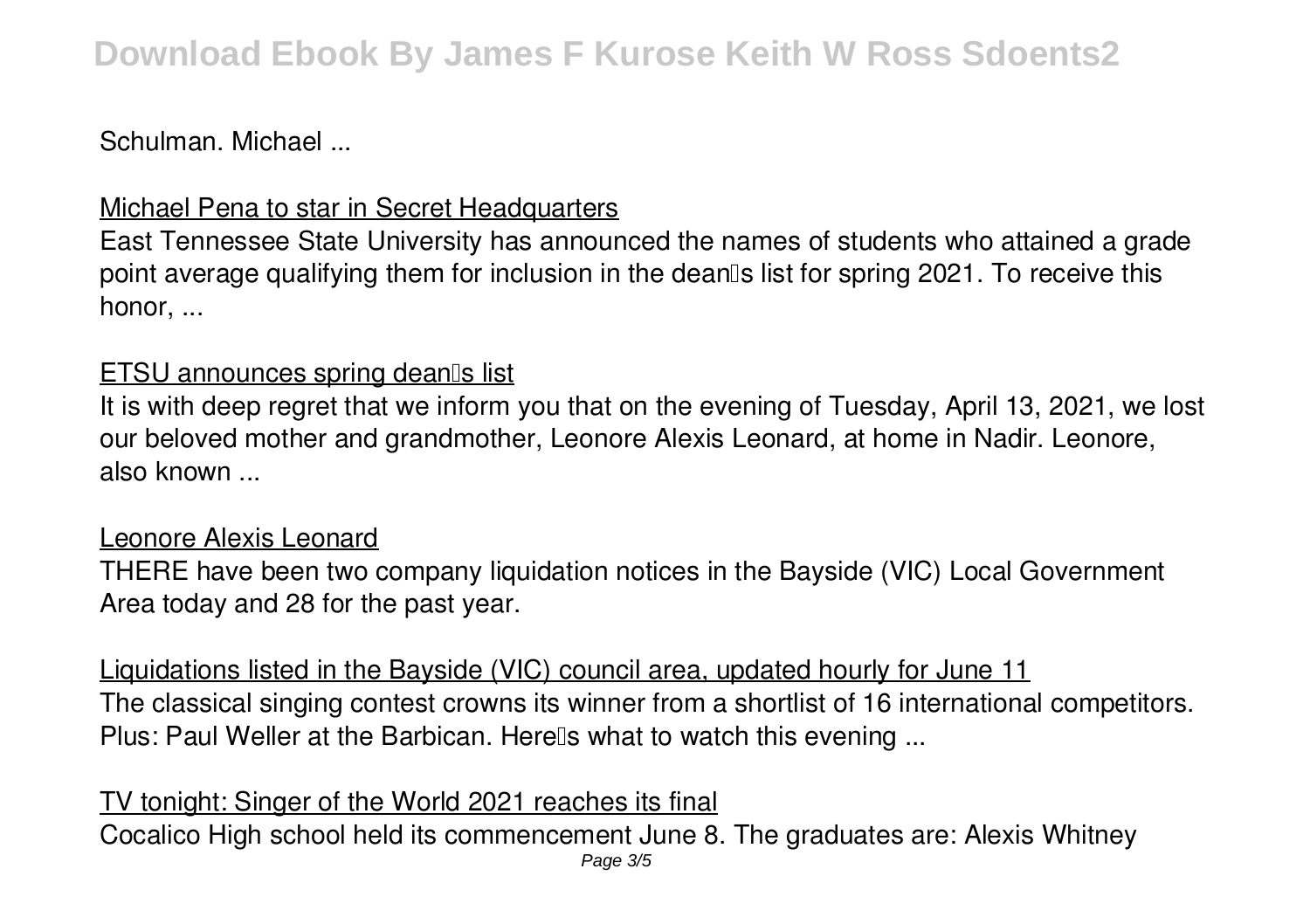Adams, Robert Matthew Adams, Evan Anastasia, Julian Beam, Nathan Stephan Benton, Casey Robert Bernhard Jr., Meera R ...

## Cocalico High School Class of 2021 graduates

Momentum is building inside the Nationals for a leadership spill as early as Monday with Barnaby Joyce poised to depose Michael McCormack.

#### Joyce prepares to move on McCormack

The president of the Georgia NAACP, Rev. James "Major" Woodall, will step down at the end of July. Woodall made the announcement on Wednesday, calling the chance to lead the state chapter of the NAACP ...

#### Georgia NAACP president says he will step down

James is survived by his wife of 60 years, Emily Chrastecky Kahanek of Yoakum; daughter, Cindy (Keith) Kelley of Golden, Colorado; son, Alan (Lisa) Kahanek of Yoakum; grandchildren, Ross Kelley ...

#### James Kahanek

I'We went on a tour with Orbital, The Prodigy, Snoop Dogg, Tricky, Tool and Korn, and the security would say, I watch out for James, they are the biggest f\*\*\*ing troublemakers here  $\mathbb{I}, \mathbb{I}$ says ...